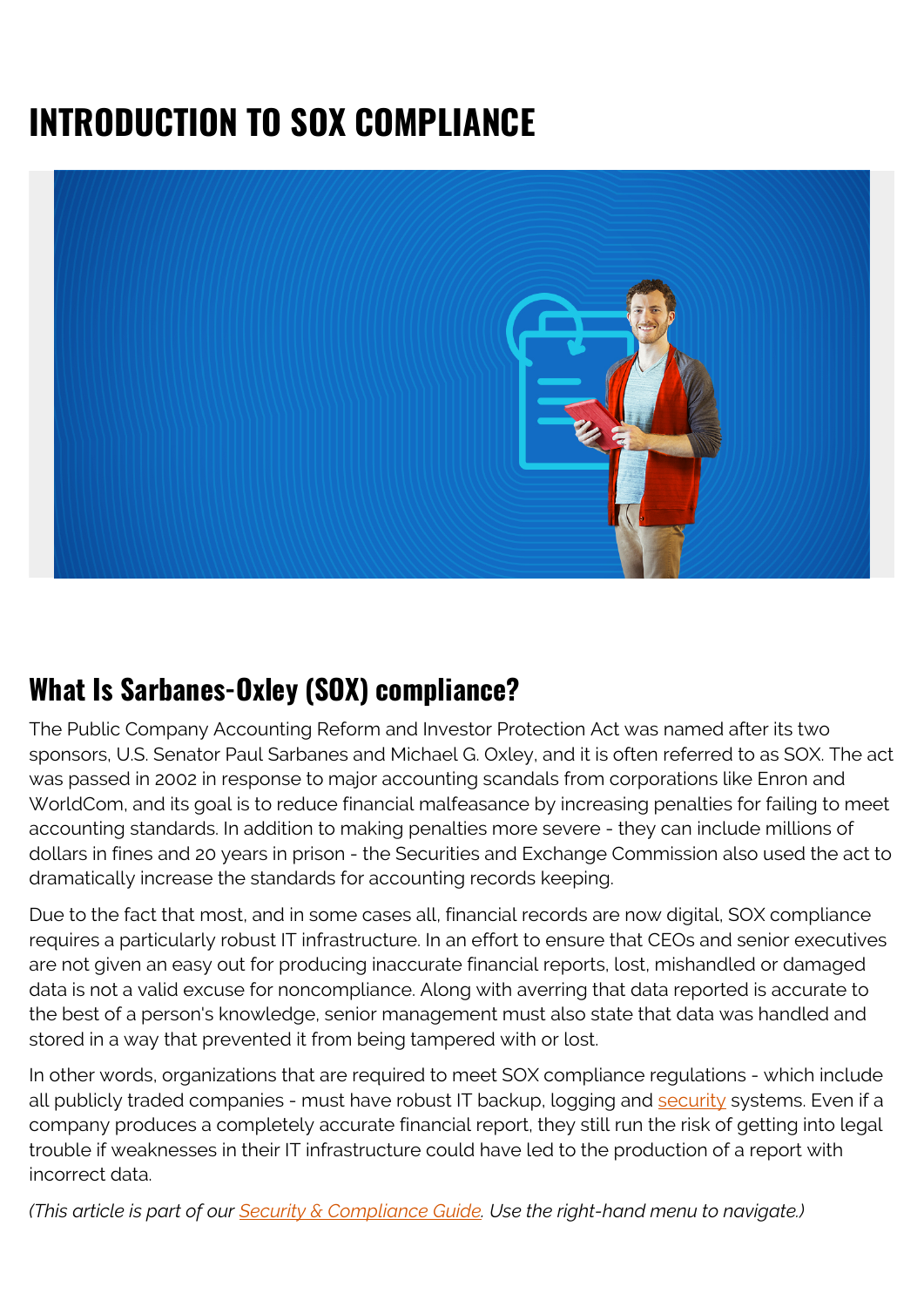## **Legal requirements for IT compliance**

SOX mostly deals with financial issues, but sections 302 and Section 404 both include language that relate directly to IT concerns. These sections outline the requirements that the government has for collecting, storing and verifying the accuracy of financial records.

#### *Section 302*

While there are no specified mechanisms for accomplishing these tasks, Section 302 requires that companies put in place systems that protect against data tampering, provide the ability to track timelines and are able to determine who had access to data and when. Further, companies must be sure that all safeguards are active and that any security breaches or failures to protect data are reported.

#### *Data Tampering*

Data tampering protections prevent information from being edited by someone who should not have access to financial records or should have read-only access to data. This requires not only that a company protect information from outside interference, such as from malware or a hacker, but that only individuals who should be able to edit data have the right to do so. In addition to using security processes, like firewalls and antimalware software suites, organizations need to ensure that their access controls are managed appropriately. Solutions like BMC BladeLogic Network or Database Automation, a part of the BladeLogic Automation Suite, make automating the audit and management of these controls simple and effective.

A robust access control process will provide the correct levels of access to individuals as well as ensuring that rights are limited or rescinded when appropriate, such as when someone leaves a company or is transferred to a different division. Additionally, businesses must ensure that it is difficult for people to access data without proper credentials. This often means requiring complex passwords, mandatory password changes on a regular basis and appropriate verification of someone's identity before passwords are reset or provided for employees. Further, databases that store login credentials need to be properly encrypted and safeguarded. Many organizations implement audit and remediation of these technical controls using out of the box (OOTB) Compliance Content like that provided with BMC TrueSight Automation for Servers. Regular, automated reports make the effort of sustaining and audit, not to mention passing one significantly less painful.

Another part of preventing data tampering is ensuring that records can be recovered if they are lost, so data backups are key. Financial data needs to be completely recoverable, which ensures that companies always have the most recent and relevant financial records on hand. This is likely to involve multiple and off-site backups, and to be sure of compliance with SOX regulations, it is likely that backups will need to be done far more frequently than many companies are accustomed to. In some cases, a copy of a file may need to be made and stored every time it is changed.

#### *Timeline Tracking*

Section 302 compliance requires that companies keep track of when changes were made to data. In addition to knowing when a file was last modified, companies may also need to keep a log of when changes are made, what the changes were and who made the changes. Depending on how data is stored and financial entries are managed, it may be easiest for companies to make copies of files every time they are altered and update logs accordingly, which will take care of both redundancy and timeline tracking at the same time.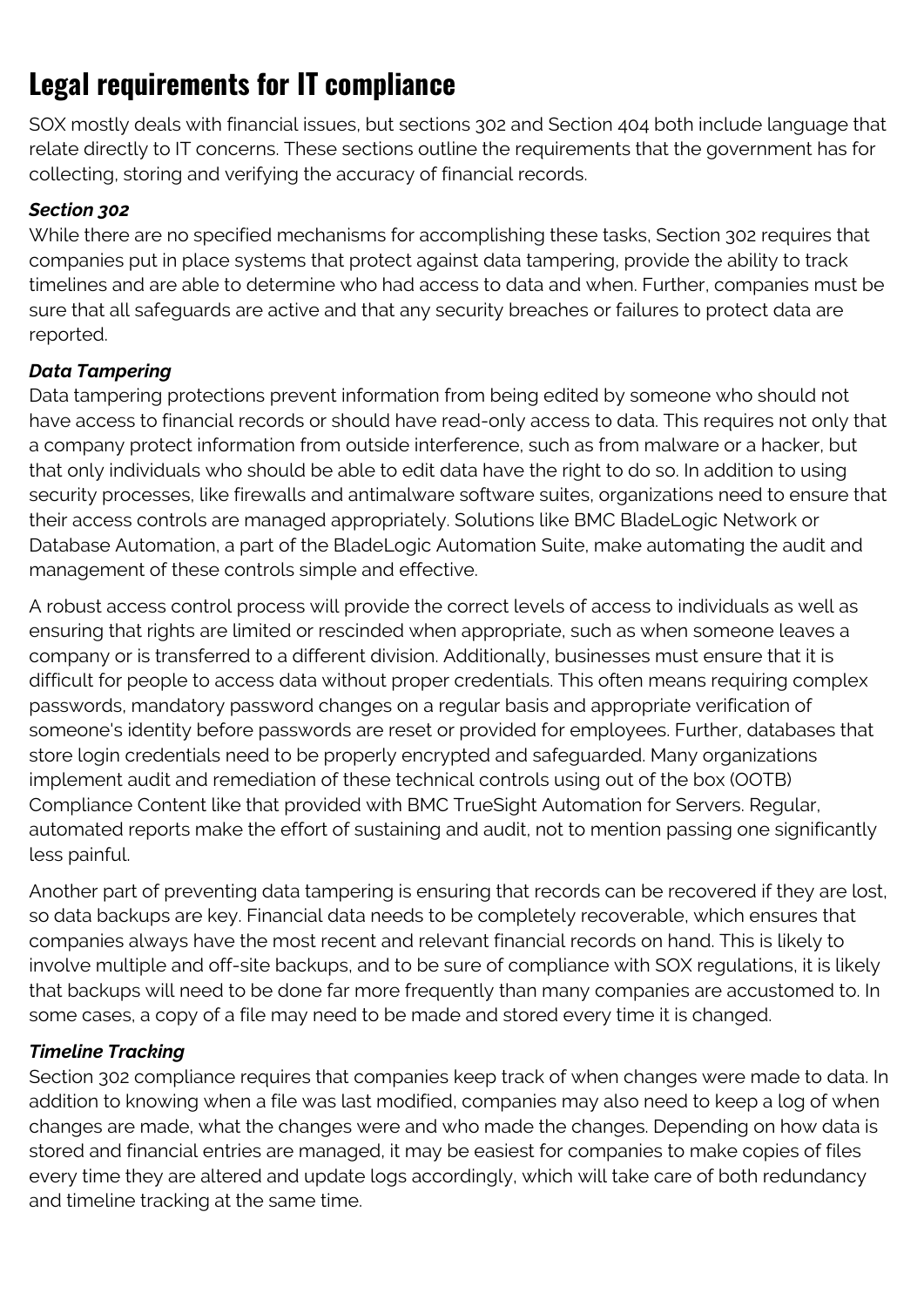#### *Ensuring Safeguards Are Active and Reporting on Their Effectiveness*

Senior management is required to verify the effectiveness and functionality of safeguards and security systems in the 90 days prior to a financial report being made. So long as a system has been installed properly, logs and reports of systems operating effectively are generally sufficient to meet this standard. To ensure that a system is up to the task of protecting data and tracking it, audits will need to be done occasionally. This can be done internally or externally, but it is necessary to provide documentation that audits were completed as well as the findings of the auditors.

Should anything go wrong, either due to outside interference or a problem with systems in place, it is required that this is reported. If a system went down due to a denial of service attack or a malware infection corrupting data, this needs to be included in a report. Even if security breaches or problems were addressed, such as a hard drive failing and data being recovered from a backup, information related to the incidents has to be disclosed.

#### *Section 404*

This section deals more with transparency than specific objectives related to data handling, and it requires that the efficacy of security systems, protections and data handling methods are independently verifiable. All data must be made available to auditors, including financial records as well as any potential security breaches.

Section 404 requirements are often met by using a remote and web based system that allows access to outsiders. Auditors are given read-only access to files, documents and systems, which allows them to verify that the structures and processes in place are appropriate and sufficient to meet Section 302 requirements.

Since SOX compliance mandates that systems are proven to have been operating as described by regulations for at least 90 days, businesses need to be able to provide reports and logs that indicate system statuses during this time frame. Any security breaches or problems also need to be disclosed along with information about how they were resolved. Most organizations start with incident tracking and monitoring to document these processes and to potentially share with auditors as needed. Organizations that want to get through their audits more quickly and with lower overhead can demonstrate ongoing compliance through meticulous record keeping, or by using an automated Compliance engine like TrueSight Automation for Servers, and the detailed reporting it provides.

### **Methods of compliance**

It's important to note that there is no one size fits all approach to complying with SOX requirements. Businesses, even those in the same industry, may have vastly different ways of handling their financial documentation and data entry, and organizations may not want to start from scratch with these processes to make them fit a SOX compliant IT process. Additionally, while automating these systems may provide cost savings over the long-term, it may be best for businesses to start handling some tasks manually until it is determined if they are actually effective.

It is important to note that the initial costs of compliance can be high since organizations will need to put systems in place that are able to meet SOX guidelines, train staff to use these new systems and review their effectiveness on a regular basis. As such, most businesses will have to eventually transition to automated systems to keep costs under control.

Generally speaking, the first step for companies who are not yet compliant or want to ensure that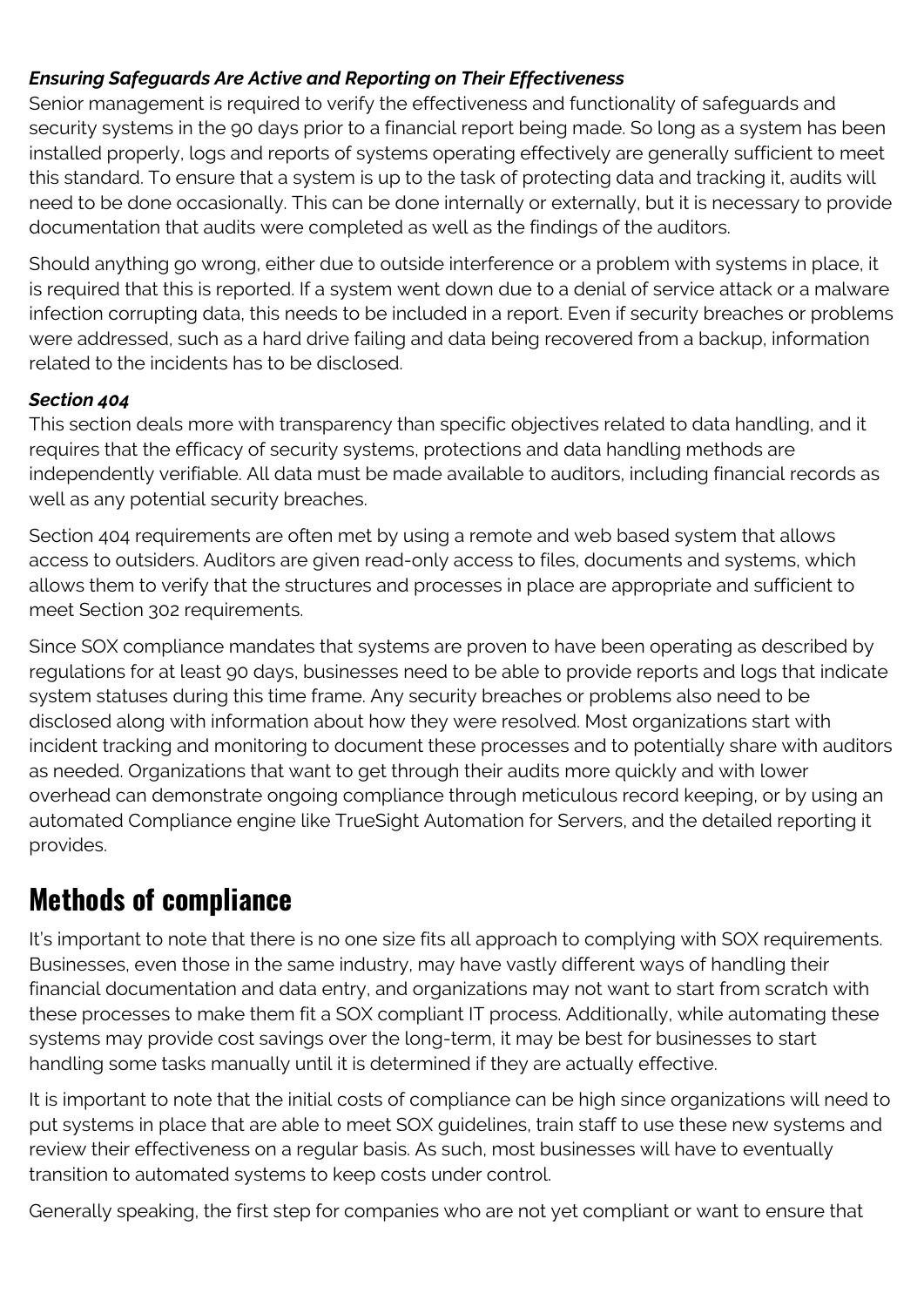they are compliant is to do an audit. Audits should focus on determining where a system is lacking as well as potential security gaps. Once macro issues have been identified and mitigated, minutiae can be looked at and processes refined. It is common to run quick audits through an organization to assess the compliance posture, and determine where to invest vs. what can remain as-is.

Since getting a company into compliance is likely to involve training people, changes in the current processes, and technology (software and systems) that are being used, it's important that organizations verify that systems work as intended after changes are made. For example, if new accounting software is installed to beef up access control capabilities, it's important to ensure that existing processes are still running correctly.

Complying with SOX does not rule out having a third-party handle IT issues for an organization, but that does not mitigate a business' responsibility to ensure that they are meeting regulations. According to interpretive guidance issued by the SEC, companies are not allowed to issue reports on IT management or data control with limitations; any failures of a third party to comply with standards set out by SOX will still be considered the fault and responsibility of the organization. Therefore, it's important to use a transparent audit process, to have good visibility into the whole compliance picture.

When a company uses a third-party to handle their IT services, they will still need to verify that they are in compliance with SOX regulations. Although this may not be possible in-house, there are still ways to meet the Section 404 requirements for verifying that services are working correctly. Companies have the option of obtaining an assurance report that complies with a Statement on Standards for Attestation Engagements 16 report from the third-party providing their IT services or by having the testing done by an outside consultant.

# **COSO and COBIT**

There are several existing standards and frameworks in place that may be helpful when designing or updating systems to comply with SOX standards. Two in particular are the Committee of Sponsoring Organizations of the Treadway Commission's Internal Control - Integrated Framework, or COSO, and ISACA's Control Objectives for Information and Related Technology, also referred to as [COBIT](https://blogs.bmc.com/blogs/cobit/).

Both COSO and COBIT are frameworks that help organizations determine how to manage and run business processes. They broadly outline the ways that companies can determine what needs to be done to accomplish their goals and how to identify and deal with potential weaknesses. Neither specify the way that IT issues need to be handled; however, this is beneficial since there is no single set way that will work for all businesses.

Using a framework is essential to being able to comply with SOX regulations because the law leaves the method for proving a business' data is safeguarded up to the organization. Therefore, a framework is needed to provide auditors with a way of determining if what is being done to handle data is sufficient to the task and if it is working. Compliance engines like TrueSight Automation for Servers make automating some of these frameworks, and the attendant reporting required achievable with very reasonable Returns on Investment (ROIs), often within 9 months of implementation.

In general, most companies end up using either COBIT on its own or a combination of COSO and COBIT. COSO has the advantage of being a very robust framework for enterprise governance and risk management while being particularly well suited for financial processes, and it has been